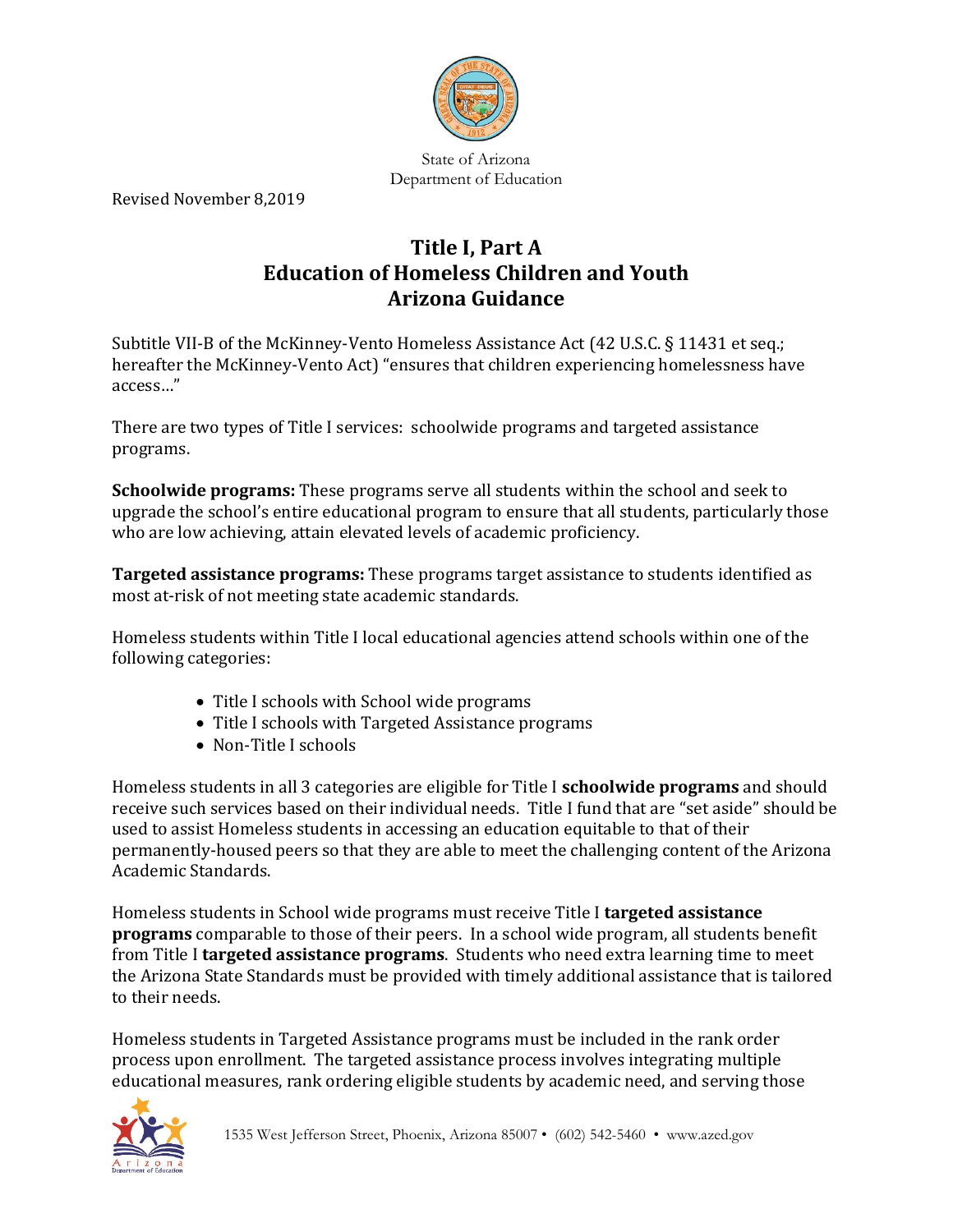most at-risk of failing to meet the Arizona State Standards. Homeless students have a federal right to be included in the rank order process, but they may or may not ultimately receive **targeted assistance programs**, depending on where they fall in the rank order.

Homeless students in Non-Title I schools must be individually assessed for academic need upon enrollment. If, based on this needs assessment, the school determines a Homeless student is at risk of failing to meet the Arizona State Standards, the student shall be provided **targeted assistance programs** comparable to those offered in the local educational agency's Title I schools. Educational services should be offered on a case-by-case basis.

### **M-5. Are homeless children and youths who attend non-Title I schools eligible to receive Title I, Part A services?**

Yes. Under section *1113(c)(3)(A*) of the ESEA, an LEA must reserve sufficient Title I funds to provide services to homeless students who attend non-Title I schools that are comparable to those provided to students in Title I schools. These services may include providing educationally related support services to children in shelters and other locations where homeless children live. Services should be provided to assist homeless students to effectively take advantage of educational opportunities. In addition to serving homeless children and youths who attend non-Title I schools, as described in question M-4, the homeless set-aside may be used to provide services to homeless students in Title I schools that are not ordinarily provided to other Title I students.

#### **M-6. How should an LEA determine the amount of funds to reserve for comparable services under Title I, Part A?**

Funds reserved for comparable services under section *1113(c)(3)(A)(i)* of the ESEA may be determined based on a needs assessment of homeless children and youths in the LEA, taking into consideration the number of homeless children and youths identified by the LEA and their unique needs. This needs assessment may be the same as the needs assessment conducted by the LEA in applying for local McKinney-Vento subgrant funds. *(ESEA section 1113(c)(3)(C)(i)).*

#### **M-7. What kind of needs assessment should LEAs conduct related to homeless children and youths to determine a suitable set-aside for comparable services and additional educational support services?**

One method for the LEA needs assessment is to look at homeless student enrollment averages or trends in the district over a two- or three-year period and the average per-pupil cost of providing Title I-funded services in the current fiscal year and multiplying those two numbers. However, the needs of homeless children and youths that affect their enrollment, attendance, and success in school 42 can be unique and distinct from housed students and should be reviewed periodically and regularly, at least more than once per school year. Other factors to consider are the presence of other State and Federal education grants that can provide the same or similar services as well as other community resources; these also change annually or regularly. Finally, the LEA should consider what is necessary and reasonable for each student to fulfill the purposes of the Title I and McKinney-Vento programs in their district, as well as the effectiveness of past activities in accomplishing the goals of those programs for individual students as well as the overall programs.

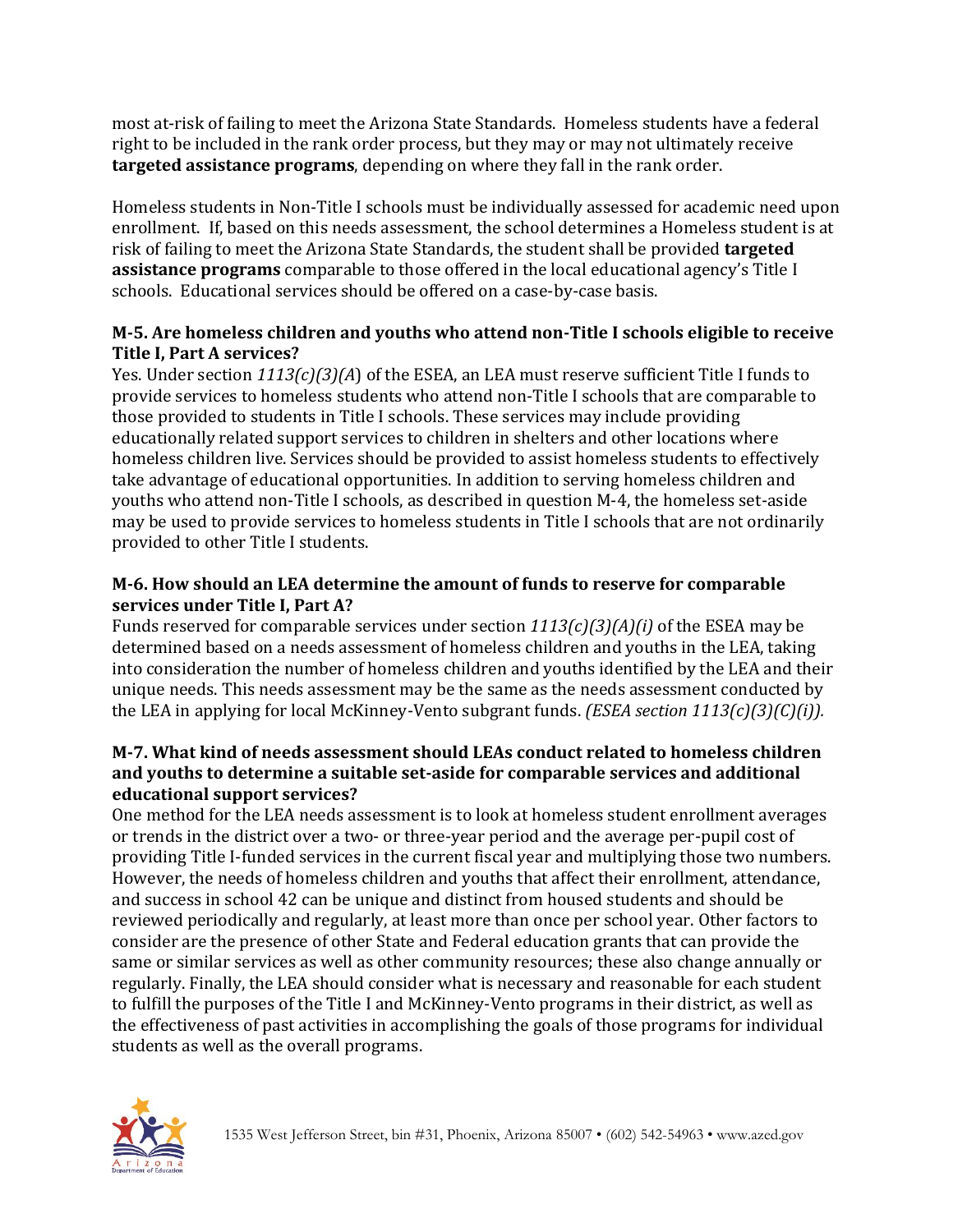**M-8. What is an LEA required to include in its Title I, Part A plan regarding services for homeless students?** Under section 1112(b)(6) of the ESEA, an LEA must describe in its Title I, Part A plan the services it will provide homeless children and youths, including services provided with funds reserved under section  $1113(c)(3)(A)$  of the ESEA, to support the enrollment, attendance, and success of these children and youths. An LEA's Title I, Part A application also should include a description of the method used for determining the amount reserved, whether by a needs assessment or some other method (e.g., past homeless student enrollment and support service cost data), and how the liaison was consulted or involved in determining the set-aside.

### **Tips for Facilitating Collaboration Between Title I and McKinney-Vento Act Programs**

The Title I, Part A program is a significant Federal education resource for the education of homeless children and youths. While McKinney-Vento Act subgrants are received by or cover approximately 20 percent of all LEAs, Title I, Part A homeless education requirements impact homeless children and youths in significantly more LEAs. Therefore, effective coordination between these two programs (given the requirements in both programs to serve homeless children and youths) can have substantive impacts on many homeless students. Consider the following recommendations for facilitating stronger collaboration:

• Ensuring that LEA local liaisons attend Title I conferences and in-service days and that Title I coordinators attend homeless education conferences and in-service professional development days;

• Encouraging local Title I coordinators and LEA local liaisons to work together to develop and implement a plan that identifies ways that Title I funds and programs will serve children and youths experiencing homelessness;

• Encouraging collaboration between the State Title I coordinator and the State McKinney Vento coordinator on the State Title I plan or the State consolidated plan; • Sharing Title I and Homeless Education handbooks with other program staff;

• Collecting and sharing within and across districts concrete data on the needs of homeless children and youths;

• Leading district-wide efforts to make organizational accommodations for eligible students, as necessary, in such areas as transportation, remaining in the school of origin, records transfer, class scheduling, and special services that will help them enroll, attend, and succeed in school;

• Ensuring that the needs of highly mobile students are included in the school improvement